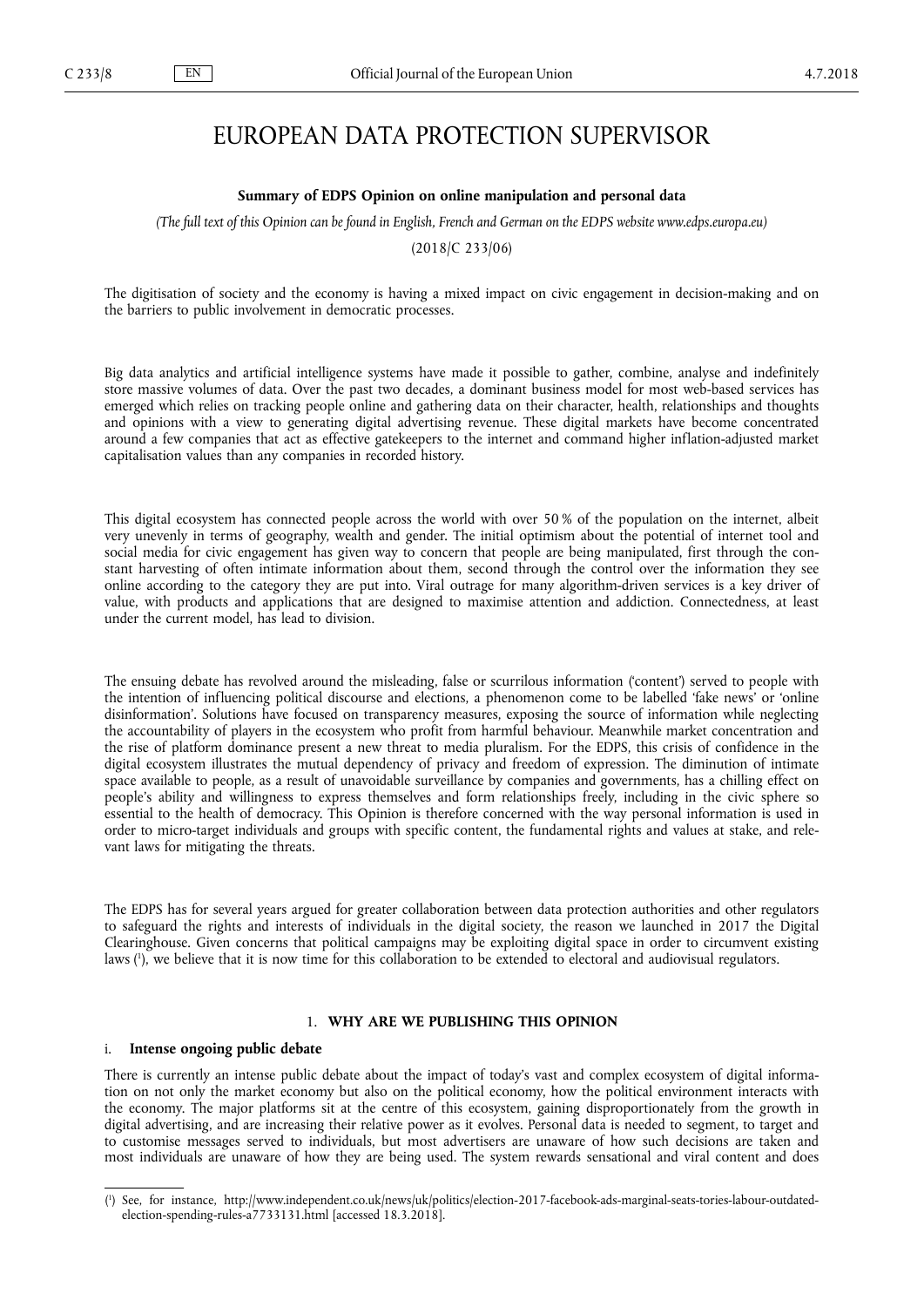not in general distinguish between advertisers, whether commercial or political. Revelations of how deliberate disinformation ('fake news') has been propagated via this system have led to fears that the integrity of democracies may be under threat. Artificial Intelligence systems — the market for which is also characterised by concentration – are themselves powered by data and will  $-$  if unchecked  $-$  increase the remoteness and unaccountability of the decision-making in this environment.

### ii. **Relevance of data protection law and political campaigns**

The fundamental rights to privacy and to data protection are clearly a crucial factor in remedying this situation, which makes this issue a strategic priority for all independent data protection authorities. In their 2005 *Resolution on the Use of Personal Data for Political Communication,* data protection regulators articulated worldwide key data protection concerns related to the increased processing of personal data by non-commercial actors. It referred specifically to the processing of 'sensitive data related to real or supposed moral and political convictions or activities, or to voting activities' and 'invasive profiling of various persons who are currently classified — sometimes inaccurately or on the basis of a superficial contact — as sympathizers, supporters, adherents or party' ( 1 ). The international Resolution called for data protection rules on data minimisation, lawful processing, consent, transparency, data subjects rights, purpose limitation and data security to be more rigorously enforced. It may now be time for this call to be renewed.

EU law on data protection and confidentiality of electronic communications apply to data collection, profiling and microtargeting, and if correctly enforced should help minimise harm from attempts to manipulate individuals and groups. Political parties processing voter data in the EU fall within the scope of the GDPR. The GDPR defines personal data revealing political opinions as special categories of data. Processing such data is generally prohibited unless one of the enumerated exemptions applies. In the context of political campaigning, the following two exemptions are particularly relevant and merit full citation:

- '(d) processing is carried out in the course of its legitimate activities with appropriate safeguards by a foundation, association or any other not-for-profit body with a political, philosophical, religious or trade union aim and on condition that the processing relates solely to the members or to former members of the body or to persons who have regular contact with it in connection with its purposes and that the personal data are not disclosed outside that body without the consent of the data subjects;
- (e) processing relates to personal data which are manifestly made public by the data subject; […].
- (g) processing is necessary for reasons of substantial public interest, on the basis of Union or Member State law which shall be proportionate to the aim pursued, respect the essence of the right to data protection and provide for suitable and specific measures to safeguard the fundamental rights and the interests of the data subject.'

Recital 56 clarifies para 9(2)(g): '[w]here in the course of electoral activities, the operation of the democratic system in a Member State requires that political parties compile personal data on people's political opinions, the processing of such data may be permitted for reasons of public interest, provided that appropriate safeguards are established'.

Several data protection authorities have developed rules or guidelines on data processing for political purposes:

- In March 2014, the Italian Data Protection Authority adopted rules on processing of personal data by political parties. The rules highlighted the general prohibition to use personal data made public on the internet, such as on social networks or forums, for the purposes of political communication, if this data was collected for other purposes ( 2 ).
- In November 2016, the French National Data Protection Commission (CNIL) provided additional guidelines to its 2012 recommendations on political communication, specifying the rules for processing of personal data on social networks. In particular, CNIL underlined that aggregation of personal data of voters in order to profile and target them on social networks can only be lawful if based on the consent as a ground for data processing (?).

 $(^1$ https://icdppc.org/wp-content/uploads/2015/02/Resolution-on-Use-of-Personal-Data-for-Polictical-Communication.pdf [accessed 18.3.2018].

<sup>(</sup> 2 ) <http://www.garanteprivacy.it/web/guest/home/docweb/-/docweb-display/docweb/3013267> 'Provvedimento in materia di trattamento di dati presso i partiti politici e di esonero dall'informativa per fini di propaganda elettorale' published in the Official Gazette of the Italian Data Protection Authority number 71 on 26.3.2014 [doc. web n. 3013267].

<sup>(</sup> 3 ) <https://www.cnil.fr/fr/communication-politique-quelles-sont-les-regles-pour-lutilisation-des-donnees-issues-des-reseaux> 'Communication politique: quelles sont les règles pour l'utilisation des données issues des réseaux sociaux?' published by the Commission Nationale de l'informatique et des libertés (French National Commission of Informatics and Liberty) 8.11.2016.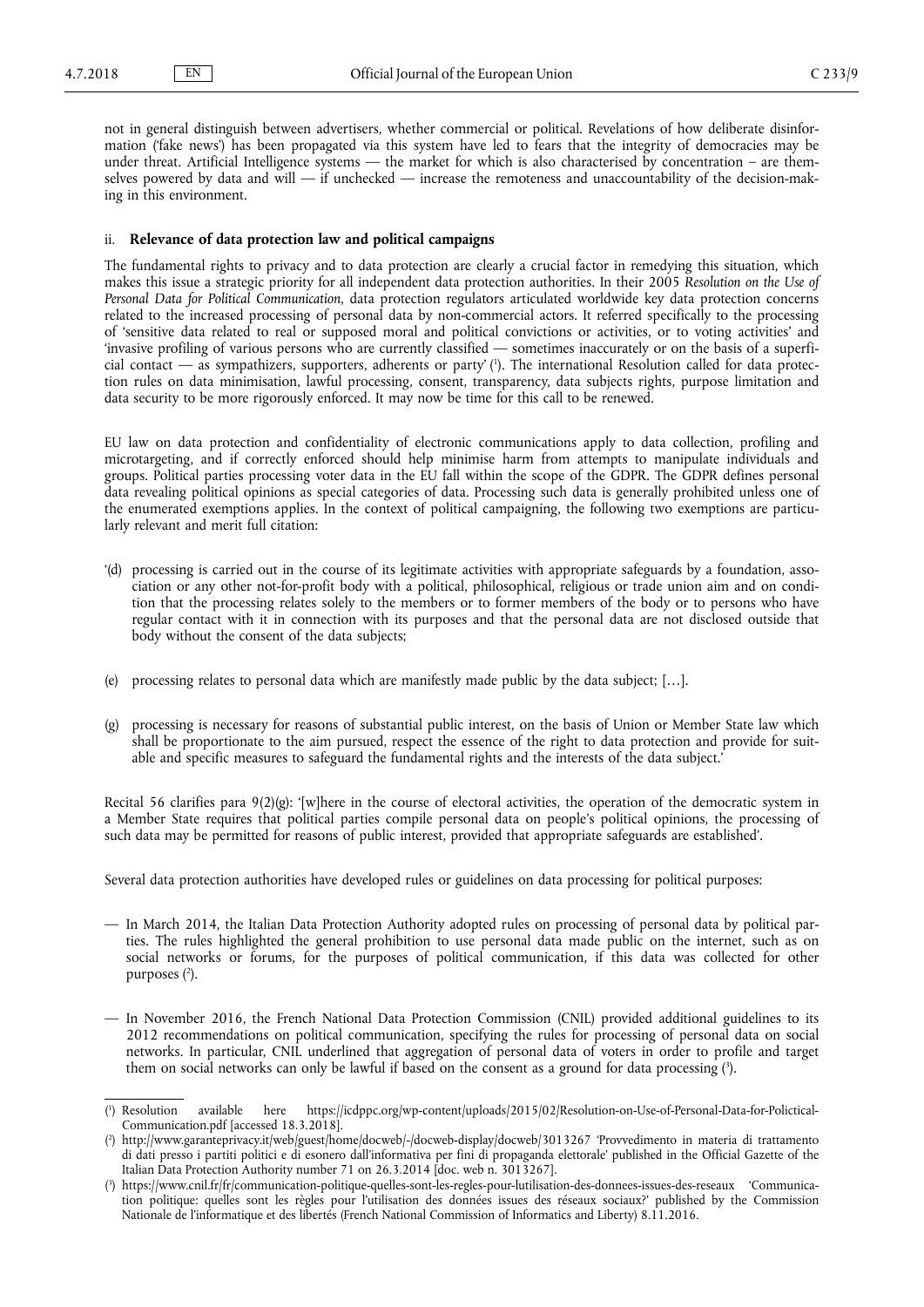— In April 2017, the UK Information Commissioner's Office (ICO) issued updated *Guidance on political campaigning*, which also included guidelines on the use of data analytics in political campaigning. ICO explained that when a political organization commissions a third party company to carry out analytics, then that company is likely to be a data processor, whereas the organization – a controller. Specific provisions of the data protection law governing controller-processor relationship have to be accounted for, in order for the processing to be lawful ( 1 ).

The guidelines of the national data protection authorities have a potential of providing additional authoritative interpretation of data protection and privacy law provisions, which account for the differences in the organisation of national political systems ( 2 ).

### iii. **The purpose of this EDPS Opinion**

The EDPS vision is to help the EU lead by example in the global dialogue on data protection and privacy in the digital age by identifying cross-disciplinary policy solutions to the Big Data challenges and developing an ethical dimension to processing of personal information ( 3 ). We have called for the data subject to be treated 'as an individual not simply as a consumer or user' and highlighted ethical issues around the effects of predictive profiling and algorithm-determined personalisation ( 4 ). We have called for responsible and sustainable development of the digital society based on individual control over personal data concerning them, privacy-conscious engineering and accountability and coherent enforcement ( 5 ). The EDPS Ethics Advisory Group in its January 2018 report noted that 'microtargeting of electoral canvassing changes the rules of public speech, reducing the space for debate and interchange of ideas,' which 'urgently requires a democratic debate on the use and exploitation of data for political campaign and decision-making' ( 6 ).

This issue of using information and personal data to manipulate people and politics goes of course well beyond the right to data protection. A personalised, microtargeted online environment creates 'filter-bubbles' where people are exposed to 'more-of-the-same' information and encounter fewer opinions, resulting in increased political and ideological polarisation (7). It increases the pervasiveness and persuasiveness of false stories and conspiracies (8). Research suggests that the manipulation of people's newsfeed or search results could influence their voting behaviour ( 9 ).

The EDPS's concern is to help ensure the processing of personal data, in the words of the GDPR, serves mankind, and not vice versa ( <sup>10</sup>). Technological progress should not be impeded but rather steered according to our values. Respect for fundamental rights, including a right to data protection, is crucial to ensure the fairness of the elections, particularly as we

<sup>(</sup> 1 ) [https://ico.org.uk/media/for-organisations/documents/1589/promotion\\_of\\_a\\_political\\_party.pdf](https://ico.org.uk/media/for-organisations/documents/1589/promotion_of_a_political_party.pdf) Information Commissioner's Office 'Guidance on political campaigning' [20170426].

<sup>(</sup> 2 ) According to Article 57(1)(d) of the GDPR, each supervisory authority shall on its territory […] promote the awareness of controllers and processors of their obligations under this Regulation.

<sup>(</sup> 3 ) See Leading by Example: The EDPS Strategy 2015-2019, p. 17. 'Big data', in our view, 'refers to the practice of combining huge volumes of diversely sourced information and analysing them, often using self-learning algorithms to inform decisions. One of the greatest values of big data for businesses and governments is derived from the monitoring of human behaviour, collectively and individually, and resides in its predictive potential; EDPS Opinion 4/2015, Towards a new digital ethics: Data, dignity and technology, 11.9.2015, p. 6.

<sup>(</sup> 4 ) Profiles used to predict people's behaviour risk stigmatisation, reinforcing existing stereotypes, social and cultural segregation and exclusion, with such 'collective intelligence' subverting individual choice and equal opportunities. Such 'filter bubbles' or 'personal echo-chambers' could end up stifling the very creativity, innovation and freedoms of expression and association which have enabled digital technologies to flourish; EDPS Opinion 4/2015, p. 13 (references omitted).

<sup>(</sup> 5 ) EDPS Opinion 7/2015 Meeting the challenges of big data, p. 9.

<sup>(</sup> 6 ) Report of the EDPS Ethics Advisory Group, January 2018, p. 28.

<sup>(</sup> 7 ) See for example The Economist, How the World Was Trolled (November 4-10, 2017), Vol. 425, No 9065, pp. 21-24.

<sup>(</sup> 8 ) Allcott H. and Gentzkow M., Social Media and Fake News in the 2016 Election (Spring 2017). Stanford University, Journal of Economic Perspectives, Vol. 31, No 2, pp. 211-236. [https://web.stanford.edu/~gentzkow/research/fakenews.pdf,](https://web.stanford.edu/~gentzkow/research/fakenews.pdf) p. 219.

<sup>(</sup> 9 ) In one of the experiments, social platform users were told how their friends had said they had voted, which prompted statistically significant increase of segment of the population (0,14 % of the voting age population or about 340 000 voters) to vote in the congressional mid-term elections in 2010; Allcott H. and Gentzkow M., Social Media and Fake News in the 2016 Election (Spring 2017), Stanford University, Journal of Economic Perspectives, Vol. 31, No 2, pp. 211-236., p. 219) In another study, the researchers claimed that differences in Google search results were capable of shifting voting preferences of undecided voters by 20 %; Zuiderveen Borgesius, F. & Trilling, D. & Möller, J. & Bodó, B. & de Vreese, C. & Helberger, N. (2016). Should we worry about filter bubbles? Internet Policy Review, 5(1). DOI: 10.14763/2016.1.401, p. 9.

<sup>(</sup> <sup>10</sup>) Recital 4 to Regulation (EU) 2016/679 of the European Parliament and of the Council of 27 April 2016 on the protection of natural persons with regard to the processing of personal data and on the free movement of such data, and repealing Directive 95/46/EC, hereinafter 'GDPR'.